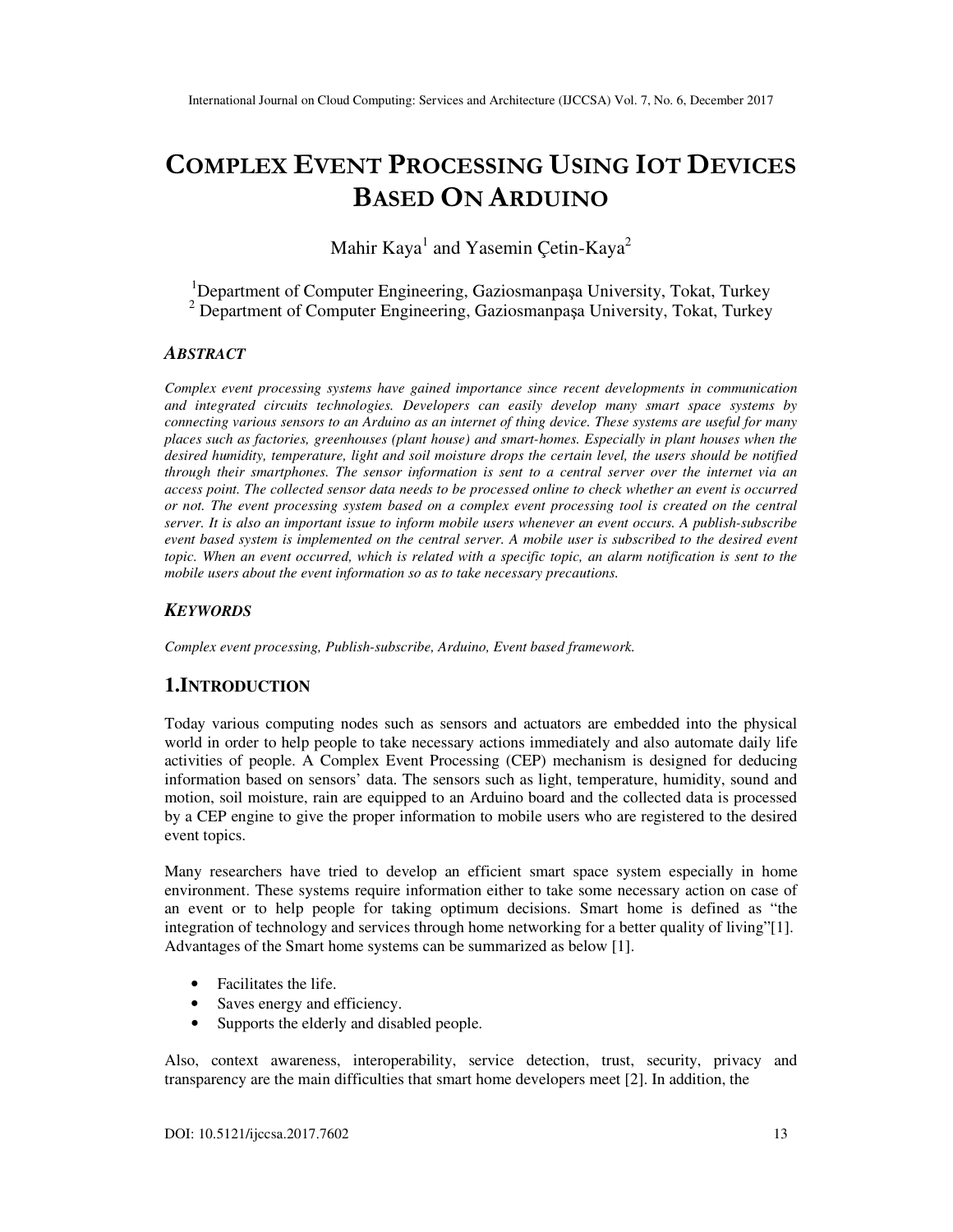internet has evolved from connecting two computers together to Internet of Things by connecting objects surrounding us to the internet. [3,4]. The next step in the IoT is to connect objects to each other and communicate through internet [3].

Studies on wireless sensor networks enable the spread of smart spaces through the data gathering and analysis from an environment. Zoumboulakis and Roussos [5] used a wireless sensor network and aimed to extract complex events. This system consists of three steps. First, the environment data is learned by the system. Second information is determined and then inferences are made according to the collected information. Yao et al. [6] conducted a study that is carried out in the hospital environment. In this study, the RFID information was transferred over wireless sensor network to monitor and identify the patients. Also, RFID based patient health monitoring and emergency response were implemented.

Aware Home Project [7] was carried out by interdisciplinary groups of researches in the Georgia Institute of Technology. This project is aimed to improve the elderly people's quality of life and enhance their life in familiar environments. They considered designing a home model that consists of a living room, a kitchen, a laundry room, a dining room, an office, two bathrooms and two bedrooms. Because of long construction time, a prototype room was made to test the systems, which are human position tracking by means of ultrasonic sensors and recognition through floor sensors (in Table 1).

| <b>Aware Home Project</b> |                              |  |
|---------------------------|------------------------------|--|
| Hardware                  | Ultrasonic sensors           |  |
|                           | RF technology and video,     |  |
|                           | Floor sensors                |  |
| Method                    | Pattern recognition,         |  |
|                           | Artificial vision techniques |  |
|                           | Hidden Markov models         |  |

Table 1. Hardware and methods of the Aware Home project

Finding Frequently Lost Objects (FLOs): In order to find frequently lost objects which are keys, wallets and remote control, a system including tracking and sensing technology is implemented in Aware Home. The long range indoor positioning system was used to track the objects. The communication between user and system accomplished with LCD touch panels. Audio cues were used for guiding the user to find the lost object.

The Gator Tech Smart House project [8] was carried out by the Mobile and Pervasive Computing Laboratory of University of Florida. They worked together with the College of Public Health and Health Professions during the development of the pervasive space for the elderly and disabled people. The project is aimed to figure a supportive home that is able to detect its essential parts and users, and accomplish mapping among real world and remote monitoring services (Table 2).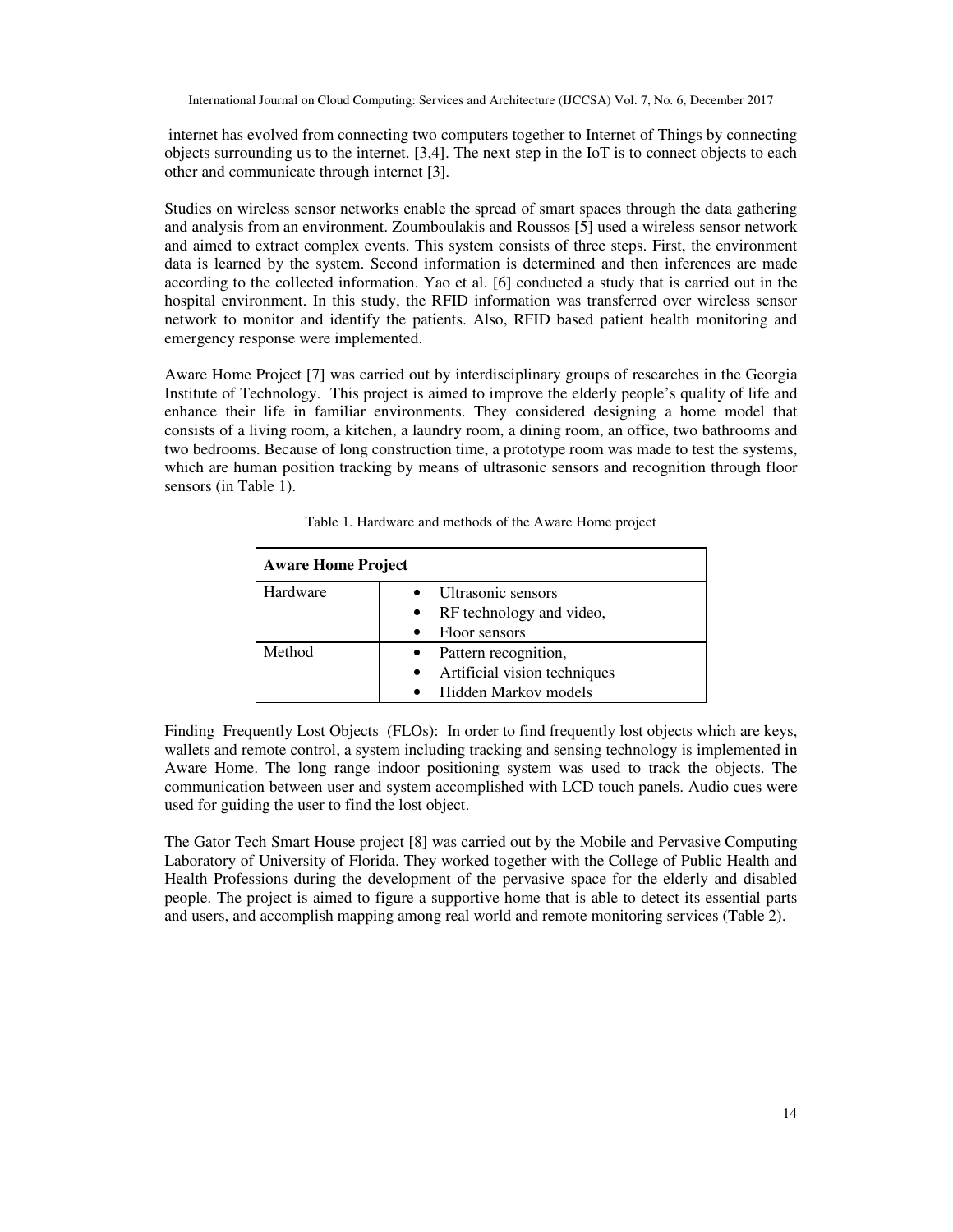| <b>System</b>              | <b>Function</b>                                                                             | <b>Technology</b>                                                                                       |
|----------------------------|---------------------------------------------------------------------------------------------|---------------------------------------------------------------------------------------------------------|
| <b>Smart Mailbox</b>       | Alerts the occupant when mail arrived.                                                      | ns (not specified)                                                                                      |
| <b>Smart Front Door</b>    | keyless entrance<br>Provides<br>and<br>communication with visitors                          | RFID<br>microphone,<br>tag,<br>camera, text LCD, electric<br>latch, speakers, automatic<br>door opener. |
| <b>Driving Simulator</b>   | Assess driving ability of elderly.                                                          | Ns                                                                                                      |
| <b>Ultrasonic Location</b> | Senses movement,<br>location<br>and                                                         | Sensor                                                                                                  |
| Tracking                   | orientation.                                                                                |                                                                                                         |
| <b>Smart Bathroom</b>      | Adjusts water temperature, notify soap                                                      | Sensor, flush detector,                                                                                 |
|                            | restock                                                                                     | heating thermostats                                                                                     |
| <b>Smart Plug</b>          | Associate detected electrical device and                                                    | Sensor, RFID reader, RFID                                                                               |
|                            | lamp to remote monitoring<br>and                                                            | tag                                                                                                     |
|                            | intervention application                                                                    |                                                                                                         |
| <b>Smart Blinds</b>        | Automate the adjustment of the blinds                                                       | Remote device                                                                                           |
| <b>Smart Mirror</b>        | Shows vital message and reminders.                                                          | <b>Ns</b>                                                                                               |
| <b>Smart Display</b>       | Leisure media and information follow                                                        | <b>Ns</b>                                                                                               |
|                            | occupant from room to room                                                                  |                                                                                                         |
| <b>Smart Floor</b>         | Identifies and tracks occupants                                                             | Sensor                                                                                                  |
| Smart ware                 | Regulates time and power setting of the<br>frozen food and show how to cook to the<br>user. | <b>Ns</b>                                                                                               |

Table 2. Function and used technology of the system [8]

According to the project group, the key constraint of the previous works in pervasive domain is that "lack of the system's ability to advance as new technologies or as an application domain matures". In order to overcome this limitation, a programmable pervasive space in that smart space seems as a runtime environment and a software library together was developed.

Hussain et al. [9] developed an RFID-based smart home application that involves a research of the elderly people in need of care. In this research, it is assumed that some tasks such as, patient care monitoring, home lighting and personalized music broadcasting with wireless sensors are automatically performed. Moreover, Killeen et al. [10] developed a wireless network application that includes both software and hardware components. In this study, data transmission and data inquiry via sensor nodes is possible. Each node consists of a power module, a wireless communication module, a processing module and a sensor/actuator module. Through inter-node data transmission, the collected data is transferred to more powerful processing units such as computers, from which monitoring or querying is provided.

Smart classroom project [11] was conducted to help students. Information is collected from various sensor nodes that are responsible for providing different data. Once, the information reaches the central server, a complex event processing rule engine outputs some useful information. CEP system has recently emerged as a prominent technology to process real-time sensor data and create online responses to events [12].

In this study, a complex event processing based software framework for smart spaces is designed. The main aim of this study is that (1) designing low cost sensor nodes based on Arduino, (2) implementing these nodes in home environments to collect various information and then processing this sensor information at runtime to deduce useful information. In this context, data is collected by using many different types and number of sensors, which are Internet of Thing (IoT)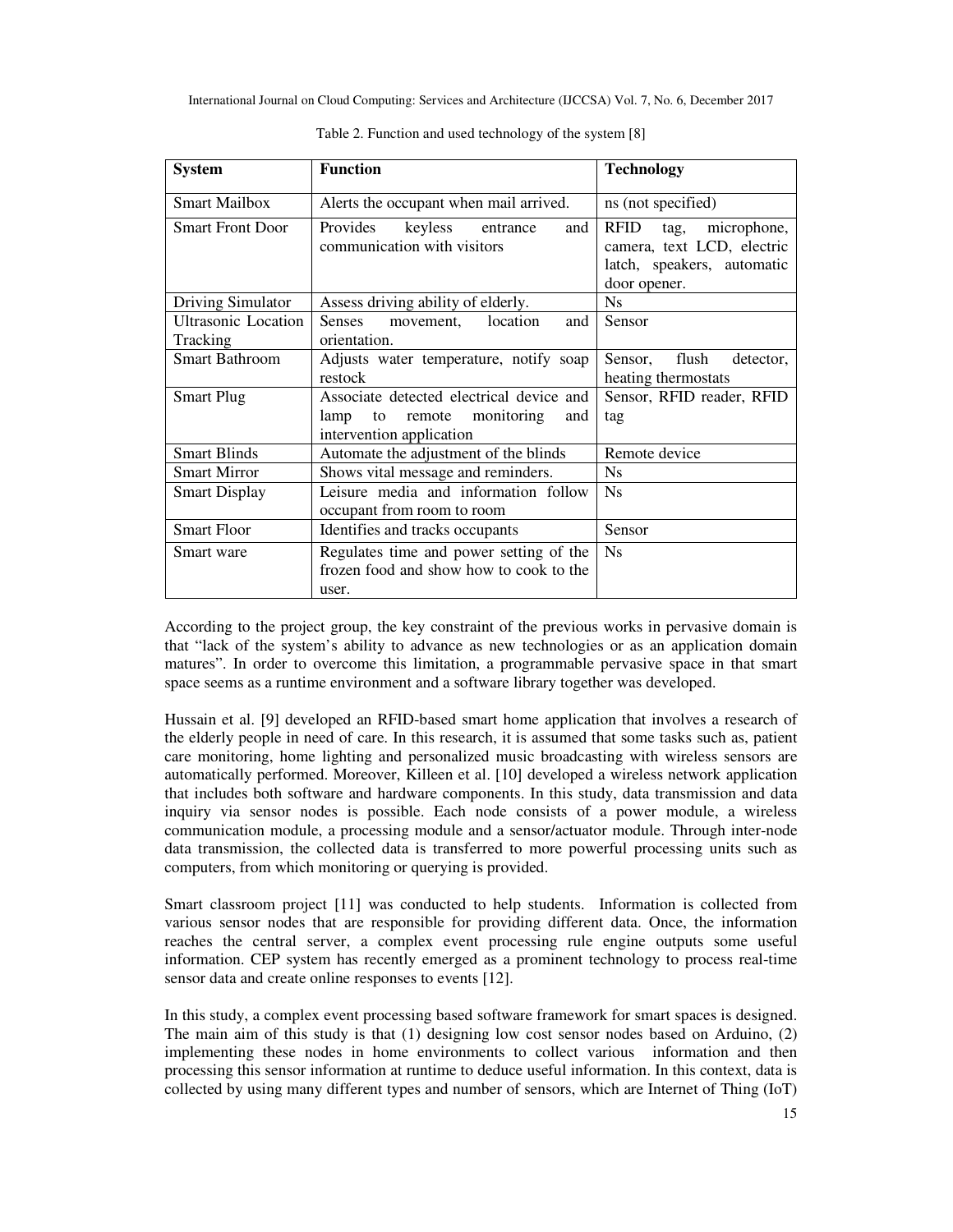devices, and then this data is sent to a central server via a gateway for event processing based on predefined rules. In the framework design, it is aimed not only to notify the mobile users via smartphones but to allow the users to change the rules by means of accessing rule sets of the framework as well.

# **2. DETAILED ANALYSIS OF THREE SMART HOME SYSTEMS**

In order to focus on reasonable requirements, we have to know technological development in the related field. To do so, we have analyzed three known smart home studies in terms of hardware, software, method and communication technology in Table 3. Gator [8], MyHome [13], DOMOSEC [14] are smart home studies analyzed.

| <b>Criteria/Applications</b> | <b>The Gator Tech Smart</b>                                                                                                                                                                                                                                                                                                                                                                                                                                                                                                                                                                                                                                                                                                                                                                                                    | <b>OSGi-based</b>                                                                                                                                                                                                                                          | <b>DOMOSEC</b>                                                                                                                                                                      |  |
|------------------------------|--------------------------------------------------------------------------------------------------------------------------------------------------------------------------------------------------------------------------------------------------------------------------------------------------------------------------------------------------------------------------------------------------------------------------------------------------------------------------------------------------------------------------------------------------------------------------------------------------------------------------------------------------------------------------------------------------------------------------------------------------------------------------------------------------------------------------------|------------------------------------------------------------------------------------------------------------------------------------------------------------------------------------------------------------------------------------------------------------|-------------------------------------------------------------------------------------------------------------------------------------------------------------------------------------|--|
|                              | Home                                                                                                                                                                                                                                                                                                                                                                                                                                                                                                                                                                                                                                                                                                                                                                                                                           | <b>MyHome</b>                                                                                                                                                                                                                                              |                                                                                                                                                                                     |  |
| <b>Hardware</b>              | <b>Ultrasonic</b> location<br>$\bullet$<br>tracking sensors<br>Pressure sensor<br>$\bullet$<br>EEPROM(electrically<br>$\bullet$<br>erasable<br>programmable read-<br>only memory)(for<br>memory module)<br>8-bitAtmel ATmega<br>$\bullet$<br>128 processor (for<br>processing module)<br>RFID reader<br>$\bullet$<br>RFID tag from 8 to<br>$\bullet$<br>10,000 bytes<br>Phidget Interface Kit<br>$\bullet$<br>8/8/8 connects up to<br>eight components and<br>provides an API to<br>control the devices<br>Main Computer<br>$\bullet$<br>Smoke detectors,<br>٠<br>Air conditioning and<br>$\bullet$<br>heating thermostats,<br>Security system<br>$\bullet$<br>motion detectors<br>Humidity sensor,<br>$\bullet$<br>Temperature sensor,<br>$\bullet$<br>Surrogate node (as<br>$\bullet$<br>Home PC)<br>Web server<br>$\bullet$ | Health care<br>$\bullet$<br>devices<br><b>GPS</b><br>$\bullet$<br>Security sensors<br>$\bullet$<br>Zigbee End<br>$\bullet$<br>Devices(ZED)<br>Zigbee<br>$\bullet$<br>Coordinator<br>(ZC)<br>Blood pressure<br>$\bullet$<br>meter<br>IP camera<br>$\bullet$ | Web-based<br>$\bullet$<br>gateway<br>A PC based<br>$\bullet$<br>gateway<br>Noise and door<br>$\bullet$<br>opening<br>detectors<br>X10 module<br>$\bullet$<br>IP camera<br>$\bullet$ |  |
| <b>Software/Core</b>         | Sensor driver<br>$\bullet$                                                                                                                                                                                                                                                                                                                                                                                                                                                                                                                                                                                                                                                                                                                                                                                                     | Message<br>$\bullet$                                                                                                                                                                                                                                       | Java<br>$\bullet$                                                                                                                                                                   |  |
| <b>Technology</b>            | Firmware for each<br>$\bullet$                                                                                                                                                                                                                                                                                                                                                                                                                                                                                                                                                                                                                                                                                                                                                                                                 | Oriented                                                                                                                                                                                                                                                   | <b>SCADA</b><br>$\bullet$                                                                                                                                                           |  |
|                              | sensor node                                                                                                                                                                                                                                                                                                                                                                                                                                                                                                                                                                                                                                                                                                                                                                                                                    | Middleware                                                                                                                                                                                                                                                 | (Supervisory                                                                                                                                                                        |  |
|                              | Open Services<br>$\bullet$                                                                                                                                                                                                                                                                                                                                                                                                                                                                                                                                                                                                                                                                                                                                                                                                     | (MOM)                                                                                                                                                                                                                                                      | Control and                                                                                                                                                                         |  |
|                              | Gateway Initiative                                                                                                                                                                                                                                                                                                                                                                                                                                                                                                                                                                                                                                                                                                                                                                                                             | Open Service<br>٠                                                                                                                                                                                                                                          | Data                                                                                                                                                                                |  |

Table 3. Analyse of Three Smart Home System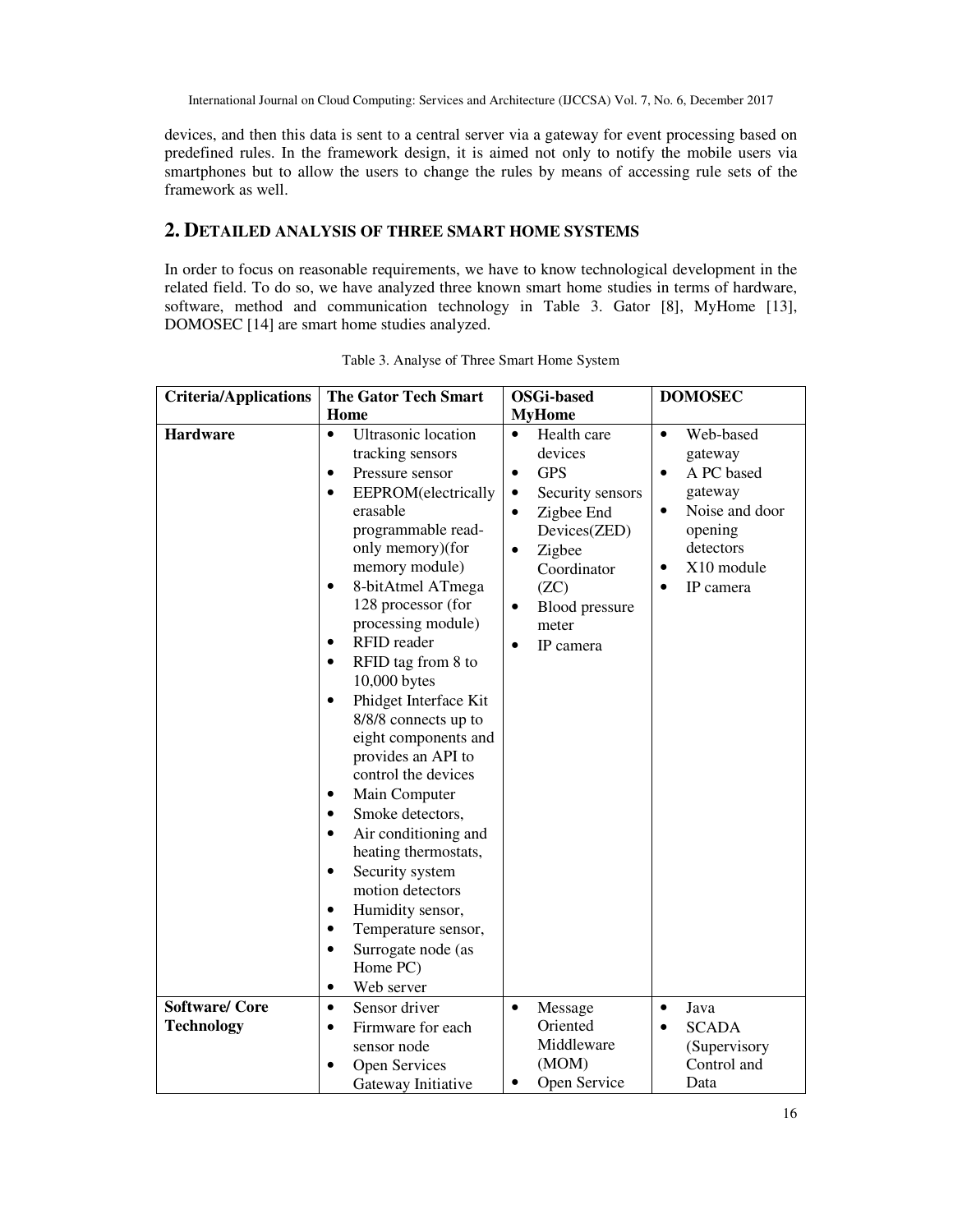|                                    | (OSGi) framework                                                                                                                                                                     | Gateway<br>Initiative<br>(OSGi)<br>framework<br><b>MySQL</b><br>$\bullet$<br>database<br>PHP<br>$\bullet$<br>Java script<br>$\bullet$<br><b>MySQL</b><br>$\bullet$<br>database<br>Google Map<br>$\bullet$<br>API<br>Java<br>$\bullet$<br>Programming<br>Language and<br>Libraries<br>ActiveMQ<br>٠<br>Cross-platform<br>$\bullet$<br>(inter-operate<br>on multiple<br>computer<br>platforms)<br><b>JVM</b><br>$\bullet$ | Acquisition)<br>software                                                                                                                                                                                                                                                                                                                                                                                    |
|------------------------------------|--------------------------------------------------------------------------------------------------------------------------------------------------------------------------------------|-------------------------------------------------------------------------------------------------------------------------------------------------------------------------------------------------------------------------------------------------------------------------------------------------------------------------------------------------------------------------------------------------------------------------|-------------------------------------------------------------------------------------------------------------------------------------------------------------------------------------------------------------------------------------------------------------------------------------------------------------------------------------------------------------------------------------------------------------|
| <b>Method</b>                      | Accurate location<br>$\bullet$<br>calculation,<br>Context builder<br>$\bullet$<br>Context engine<br>$\bullet$<br>Reasoning engine<br>٠<br>Service composer<br>٠<br>X10 protocol<br>٠ | Service<br>$\bullet$<br>Oriented<br>Architecture<br>ActiveMQ<br>$\bullet$                                                                                                                                                                                                                                                                                                                                               | UPnP (Universal<br>$\bullet$<br>Plug and Play)<br>The OSGi<br>$\bullet$<br>framework<br>The SHAP<br>$\bullet$<br>Protocol                                                                                                                                                                                                                                                                                   |
| Communication<br><b>Technology</b> | RF wireless<br>$\bullet$<br>communication<br>10BaseT Ethernet<br>$\bullet$<br>module<br>Low-power Wi-Fi<br>$\bullet$<br>Power line<br>$\bullet$<br>communication                     | ZigBee wireless<br>$\bullet$<br>communication<br>E-mail<br>$\bullet$<br>Short message<br>$\bullet$<br><b>RFID</b><br>$\bullet$<br>technology<br><b>RS232</b><br>$\bullet$                                                                                                                                                                                                                                               | IP-based<br>$\bullet$<br>network<br>ZigBee<br>$\bullet$<br>EIB (European<br>$\bullet$<br><b>Installation Bus)</b><br>Radio frequency<br>$\bullet$<br>(RF)<br><b>UDP</b> protocol<br>$\bullet$<br>Bluetooth<br>$\bullet$<br>ADSL, ISDN or<br>$\bullet$<br>cable-modem<br>IP network<br>$\bullet$<br>6LoWPAN<br>$\bullet$<br>(IPv6 over Low<br>power Wireless<br>Personal Area<br>Networks)<br>communications |

Apart from the projects presented in Table 3, We have also investigated other smart home applications in this domain such as Aura [15], MavHome [16], Gaia [17] and MISS [18] projects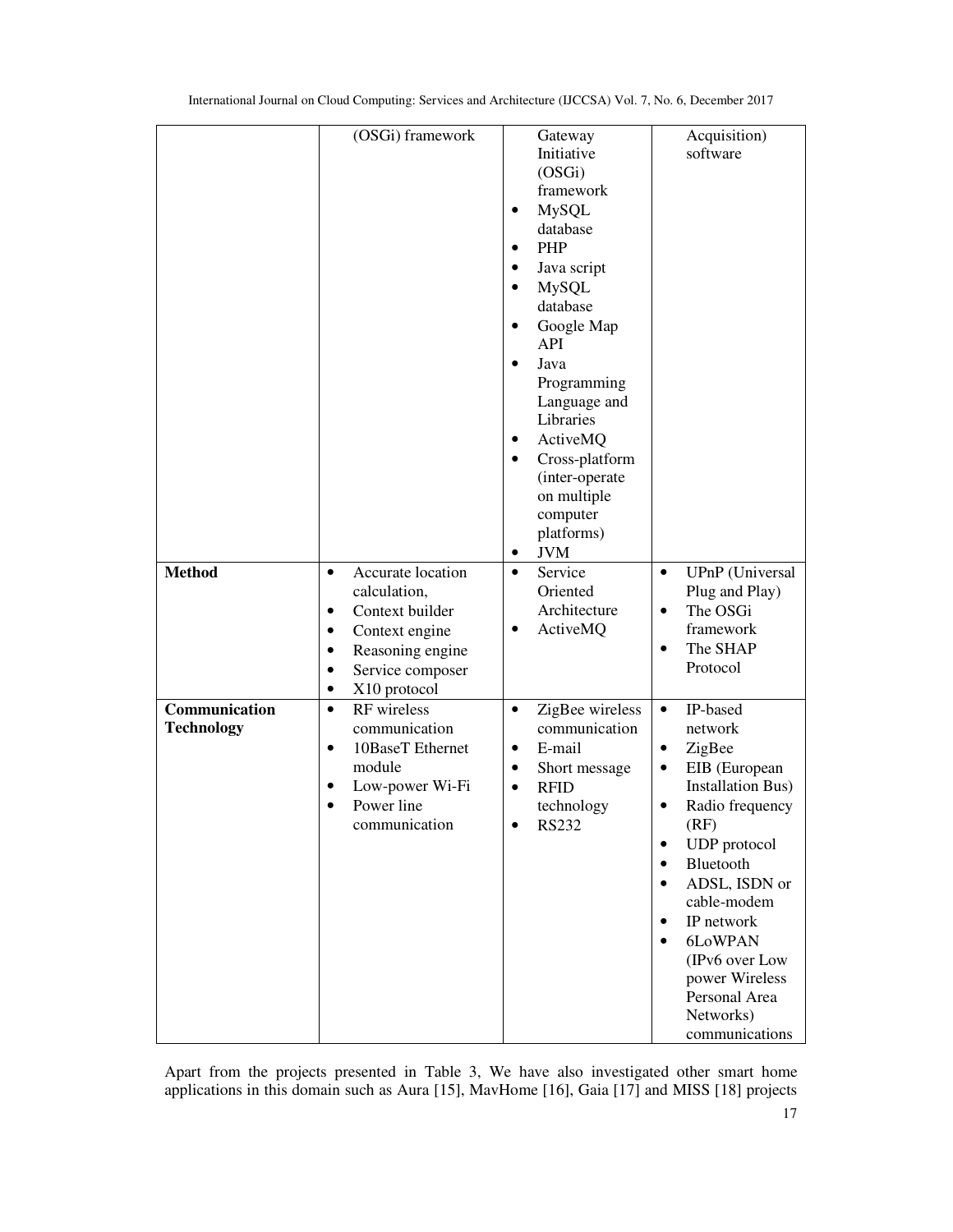in order to define state of the art. Also based on comparisons given in Table 3, we can draw out some state of the art solutions below.

### **2.1. Software and core technology**

OSGi framework becomes a state of the art for connecting heterogeneous devices in indoor part. Some commercial and open-source OSGi framework implementations are Knopflerfish which is used by MyHome and MISS, Oscar, Apache Felix, Eclipse Equinox. In addition, King et al.[19] have developed a modular service oriented platform named as Atlas which enables each sensor and actuator node as a software service for smart spaces. This framework also allows to connect various heterogeneous devices easily. Web Services for outdoor applications should be used. The most important part is that smart home may include different network architectures such as Ethernet-based, Wi Fi, and ZigBee. In order to communicate these networks by different messaging type, the Message Oriented Middleware becomes a state of the art. Semantic-based context aware toolkit becomes state of the art. OSGi bundles are coded in java and added to the desired framework. Service composition and automatic service composition becomes state of the art. The previous applications used I/O matching service composition.

### **2.2. Hardware technology**

Various type of sensors (/actuators) are used in smart home which are phidgets, telos motes, Insteon, X10 and various other types of intelligent sensors. However, they did not mention about model and properties of these sensors. Therefore, we could not compare this hardware. On the other hand, during the literature review, we can conclude that imote becomes new generation sensors. Some features of Telos sensors are that 250 kbps data rate, 2.4 GHz IEEE 802.15.4 (Zigbee), Range: up to 50m indoors / 125m outdoors, Low Power, Fast Wakeup, Chipcon Wireless Transceiver 250 kbps data rate. These become minimum requirements for sensors. The recent smart home applications such as MyHome, Domosec have used IP-based camera instead of serial line for location detection by means of image processing. The web-based home gateway is used in most applications such as Amigo, Gator, Domosec, MyHome. In addition, X10 enabled devices also become state of the art. Touch screen based LCD screens becomes state of the art. RFID tags and readers are mostly used in recent applications and also become state of the art. Most applications start to use GPS-enabled devices for outdoor location detection.

#### **2.3. Communication protocol**

The previous applications have mostly used wired and limited wireless technology. However, depending on recent development on wireless technology, wireless communication becomes more popular. Ahmed et al. [20] have investigated three communication technologies which are Ethernet, WiFi and ZigBee for smart buildings. Wireless and Bluetooth architectures are used for already built houses. Wireless mesh network becomes state of the art due to robust and secure connectivity. ZigBee communication protocol based on low data rate for home devices such as washing machine, lamp, TV and Wi Fi protocols based on high data rate for multimedia devices become state of the art. Since energy consumption becomes primary issue in wireless devices, ZigBee is implemented in the recent home applications because of its low energy usage. Service discovery protocols such as Jini, UPnP, SLP becomes state of the art. The Aura did not use service discovery protocols. The lack of service discovery property makes their work more language-dependent and platform-dependent.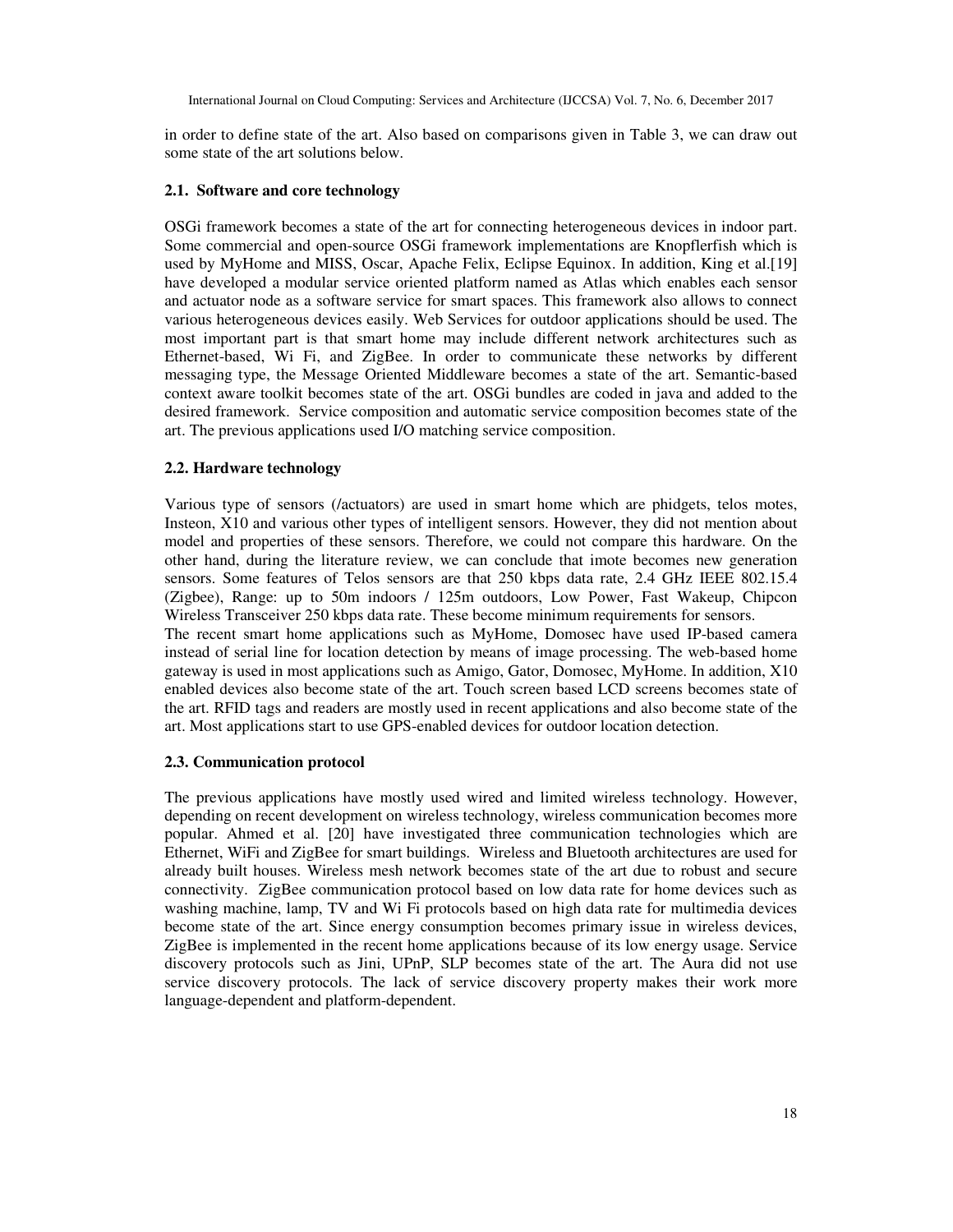# **3. MATERIALS AND METHODS**

Arduino uno and mega boards are used to collect the sensor information through various sensors connected to the board. IoT devices based on Arduino for creating smart spaces have recently used in many applications. Ome and Rao [21] have implemented a low cost smart space application by using Arduino Due and ESP8266 wifi card to send collected sensor information to the Thing Speak cloud platform. In this paper, to design an event based system and inform users via mobile phone, a CEP framework is developed. The tool is implemented on the Android devices. The light, temperature, humidity, sound, rain, soil moisture and motion sensors are equipped to Arduino boards and the system starts to collect the sensor information which were later sent to a central server. The Arduino board is connected to an access point via an ESP8266 wifi module and then the collected data is sent to a central server with predefined labels via a gateway. The mobile users are registered to the desired event topics through publish-subscribe mechanism which were implemented on the central cloud server in Java. Whenever an event is occurred the result is sent to the subscribed mobile users. An alarm including event information popped up on the mobile users' smartphones.

In this part, definitions are also provided. Event terms is used as state change in application domain. Whenever an event is happened, which is already a record of some state change and this is immutable that means it is not possible to change the fired event. This constraint is a prominent definition for development of various systems.

Service Oriented Architectures (SOA): it is designed on top of three main parts these are service discovery, service registry and service provider mechanisms. A service registry is used by service provider to register its services. By doing this the service provider publishes its services. A service registry also presents these services to clients which send search queries to desired services. These services can be provided to both users and other services which provide their services through some part of other services.

Event Driven Architecture (EDA): In an event-driven software architecture style, a prominent thing occurs inside or outside of a structure, which distributes instantly to all interested parties (human or automated). The clients which are interested with issues process the event, and optionally produce an action. The event-driven action may consist of the invocation of a service, the triggering of a process, and extra information presentation.

Service Discovery: To find predefined services through service descriptions which are published and represented using metadata.

Message Oriented Middleware (MOM): It is distributing messages between parts in ubiquitous computing systems by synchronously or asynchronously.



Figure 1. A prototype Arduino board and equipped sensors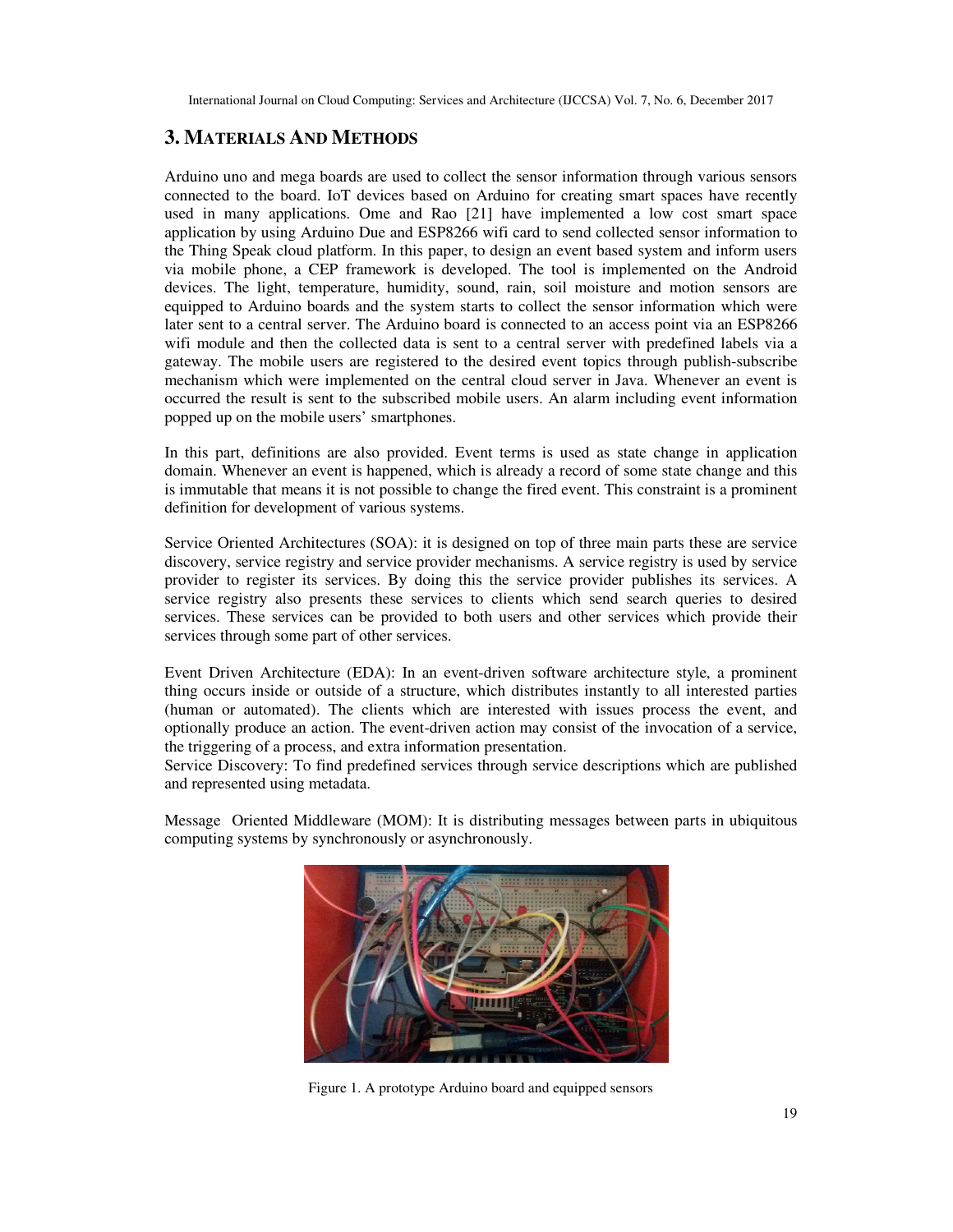Designing various low-cost home sensor nodes has gained importance in the last decade. Chattoraj [22] has also designed an inexpensive smart home application based on Arduino to help the disabled and elderly. As seen in Figure 1, this is the instance of a sensor node designed to collect required data in this study. We have connected several sensors to Arduino board. Some of these sensors are;

- Light sensor
- Temperature and humidity sensor
- Sound sensor
- Motion sensor
- Rain/Snow sensor
- Moisture Sensor



Figure 2. Framework architecture

In this study, sensor nodes are created and placed in the different locations. Figure 2 shows the main architecture of the framework. Sensors' data are sent to a central server through an access point. Sensor nodes use an ESP8266 wifi card for communication. Java socket is used to collect data on the server side. On the central server, the rules are defined by a rule engine. Drools rule engine is used in this study.

| rule "Sound the alarm in case temperature rises above threshold" |
|------------------------------------------------------------------|
| when                                                             |
| TemperatureThreshold(\$max : max )                               |
| Number (doubleValue > \$max ) from accumulate (                  |
| SensorReading(\$temp: temperature) over window:time(10m),        |
| average (\$temp))                                                |
| then                                                             |
| // sound the alarm                                               |
| end                                                              |
|                                                                  |

Figure 3. An example Drools rule format [23]

Figure 3 shows the rule format of drools rule engine [23]. As seen, facts and events are defined.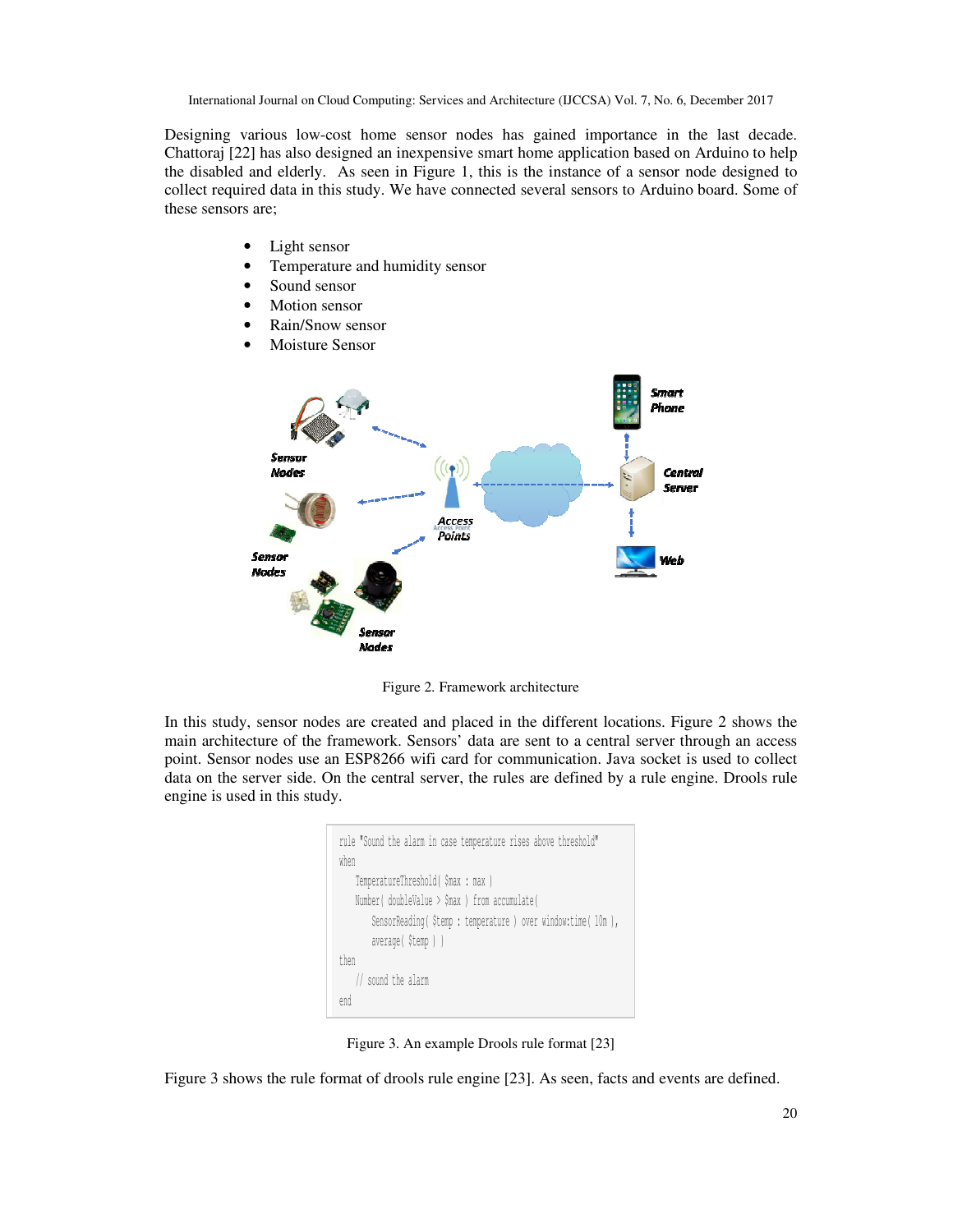In example, temperature data is collected from a sensor and an average of these data is calculated for last 10 minutes. If this calculated average value is over a threshold value, an alarm will be activated. If an event occurs, the drools rule engine sends required notification to an event based bus with a predefined topic. The mobile users who subscribed the predefined topics will be notified in case of any event.

# **4. RESULTS AND DISCUSSION**

Sensor information is sent to a central server where meaningful information is extracted through a rule engine. A general publish-subscribe based event system was developed for various systems. For example, these systems are used in greenhouses, factories, homes and in various environments.

|               | <b>CO</b> sketch <b>CO</b> COM3                                                                                                                                                                                                                                                                                                                      |                                 | $\times$<br>$\Box$  |
|---------------|------------------------------------------------------------------------------------------------------------------------------------------------------------------------------------------------------------------------------------------------------------------------------------------------------------------------------------------------------|---------------------------------|---------------------|
| Dosya Düze    |                                                                                                                                                                                                                                                                                                                                                      |                                 | Gönder              |
| $11$ put<br>Ŧ | $Stcaklik = 29.33$<br>ADC degeri= 431<br>$sketch_i = 32.75$<br>void setu ADC degeri- 435<br>// $pur$ Sicaklik = 28.84<br>ADC degeri= 435<br>$Sicaklik = 32.26$<br>ADC degeri- 435<br>void $\log$ Sicaklik = 33.24<br>HAREKET VAR<br>ADC degeri= 436<br>$Stcak11k - 34.21$<br>HAREKET VAR<br>ADC degeri= 440<br>$Sicaklik = 35.19$<br>ADC degeri- 438 |                                 |                     |
|               | Otomatik Kaydırma                                                                                                                                                                                                                                                                                                                                    | NL ve CR ile birlikte. $\smile$ | 9600 baud<br>$\sim$ |

Figure 4. Sensor Information instance

Figure 4 shows a sample information collected from several Arduino uno sensor nodes. This information is sent to a central server in predefined intervals. An example scenario is implemented to test the framework. In addition, Kyas [24] presents several example scenarios. In this scenario, the user wakes up 30 minutes earlier when there is raining or snowing. The aim of waking up at 6:30 instead of at 7:00 is to avoid missing the meeting due to possible traffic congestion. The actions that will be executed by the rule are given below.

- First, obtain the current weather condition from the sensor at 6:30.
- Second, obtain the value(on/off) of Alarm.
- Third, identify whether the weather sensor value includes "rain" or "snow" text string.
- Forth, if the text string contains "rain" or "snow" and Alarm includes "on", starts alarm.
- Last, sets Alarm to "off".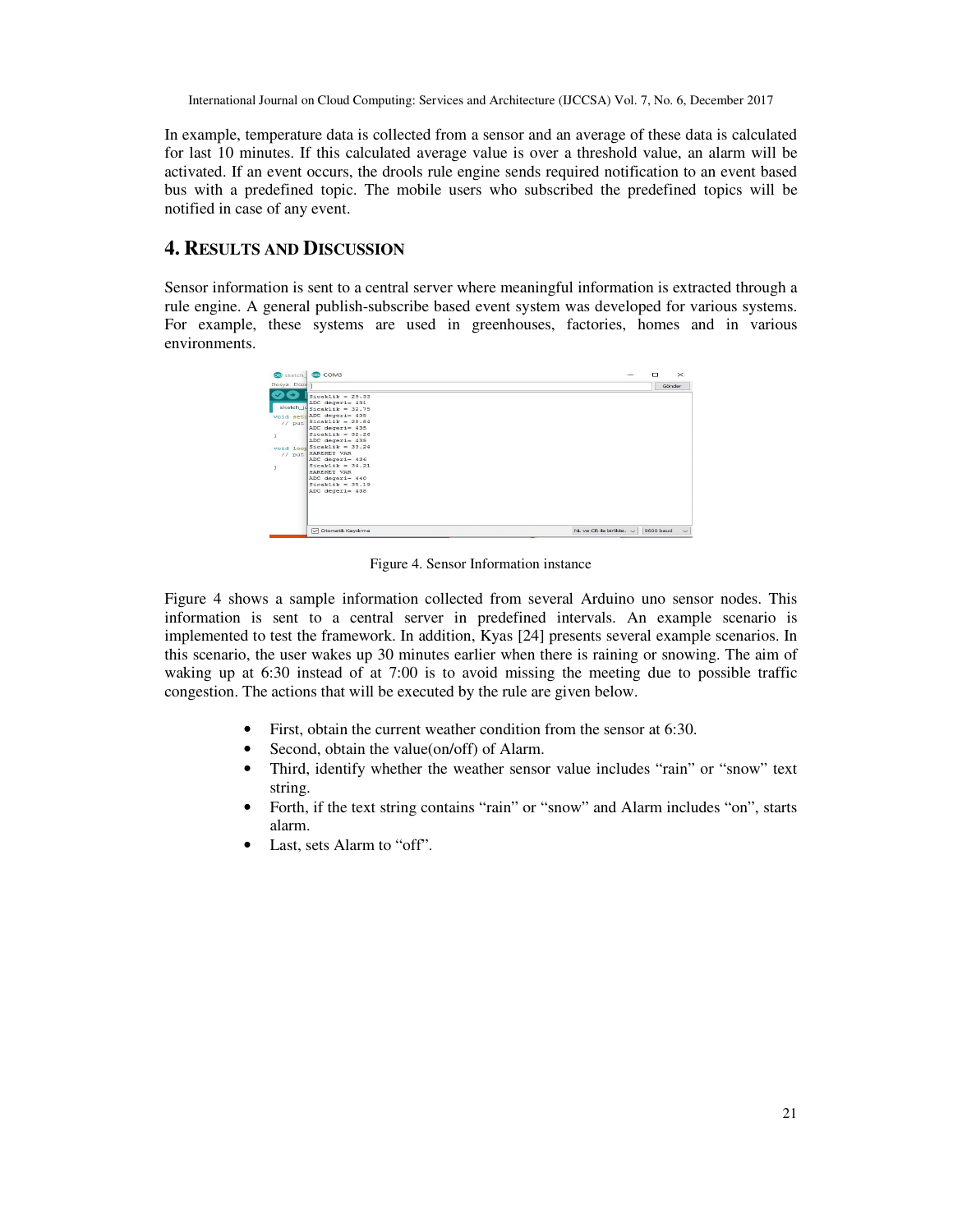**rule** "If it rains or snows wake me up 30 minutes early" timer (cron: 0 30 6 ? \* MON-FRI) **when**  CustomState(source == "Weather", name : value) CustomState(source == "Alarm Status", value ==  $(m")$ **then**  String conditionStr = (String) name; String condition1 = "rain"; String condition2 = "snow"; if ((conditionStr.matches(".\*"+condition1+".\*")) || (conditionStr.matches (".\*"+condition2+".\*"))) { System.out.println("Alarm is going off "+name); Date date = new Date(); System.out.println(date.toString()); execute.command("Turn Alarm Off "); try { Thread.sleep(3000); }catch(InterruptedException ex) { Thread.currentThread().interrupt();} execute.command("Alarm"); **end**

In this study, several sensors are used to test the framework; however, the range of sensor type could be extended in the future study. ESP8266 wifi module is used for communication, but even if this module is so cheap, the wifi module integrated to the board may be more functional and less error prone. In addition to this, it may also be easier to prepare a sensor node. The communication can also be achieved by using a cellular communication card. Besides this, the functionality of the framework can be increased by doing rule injection to drools at runtime.

# **5. CONCLUSION**

In this study, several sensors are equipped to an Arduino uno board and a sensor node is created to collect necessary information. Furthermore, to make life easier and help people, the event based smart home application is implemented. Using various sensors type to collect desired information and then making meaningful information not only to help people for decision-making but also to protect them from several undesired situations or warn them.

Sensor nodes including an Arduino uno board and various sensors such as light, temperature, humidity, sound, rain and snow, soil moisture are used in this study to create a smart space. A complex event processing system is designed to notify the mobile users who is subscribed to predefined event topics if an event occurs. On the other hand, Although ESP8266 wifi module is cheap and useful to be used in this case, to use a wifi module integrated to Arduino board may be easier to prepare a sensor node. For further study, we will design a mobile rule injection interface to Drools rule engine at runtime.

## **REFERENCES**

- [1] Robles, Rosslin John, and Tai-hoon Kim. "Applications, Systems and Methods in Smart Home Technology: A." Int. Journal of Advanced Science And Technology 15 (2010).
- [2] Cook, Diane J., and Sajal K. Das. "How smart are our environments? An updated look at the state of the art." Pervasive and mobile computing 3, no. 2 (2007): 53-73.
- [3] Perera, Charith, Arkady Zaslavsky, Peter Christen, and Dimitrios Georgakopoulos. "Context aware computing for the internet of things: A survey." IEEE Communications Surveys & Tutorials 16, no. 1 (2014): 414-454.
- [4] Gubbi, Jayavardhana, Rajkumar Buyya, Slaven Marusic, and Marimuthu Palaniswami. "Internet of Things (IoT): A vision, architectural elements, and future directions." Future generation computer systems 29, no. 7 (2013): 1645-1660.
- [5] Zoumboulakis, Michael, and George Roussos. "Escalation: Complex event detection in wireless sensor networks." Smart Sensing and Context (2007): 270-285.
- [6] Yao, Wen, Chao-Hsien Chu, and Zang Li. "Leveraging complex event processing for smart hospitals using RFID." Journal of Network and Computer Applications 34, no. 3 (2011): 799-810.